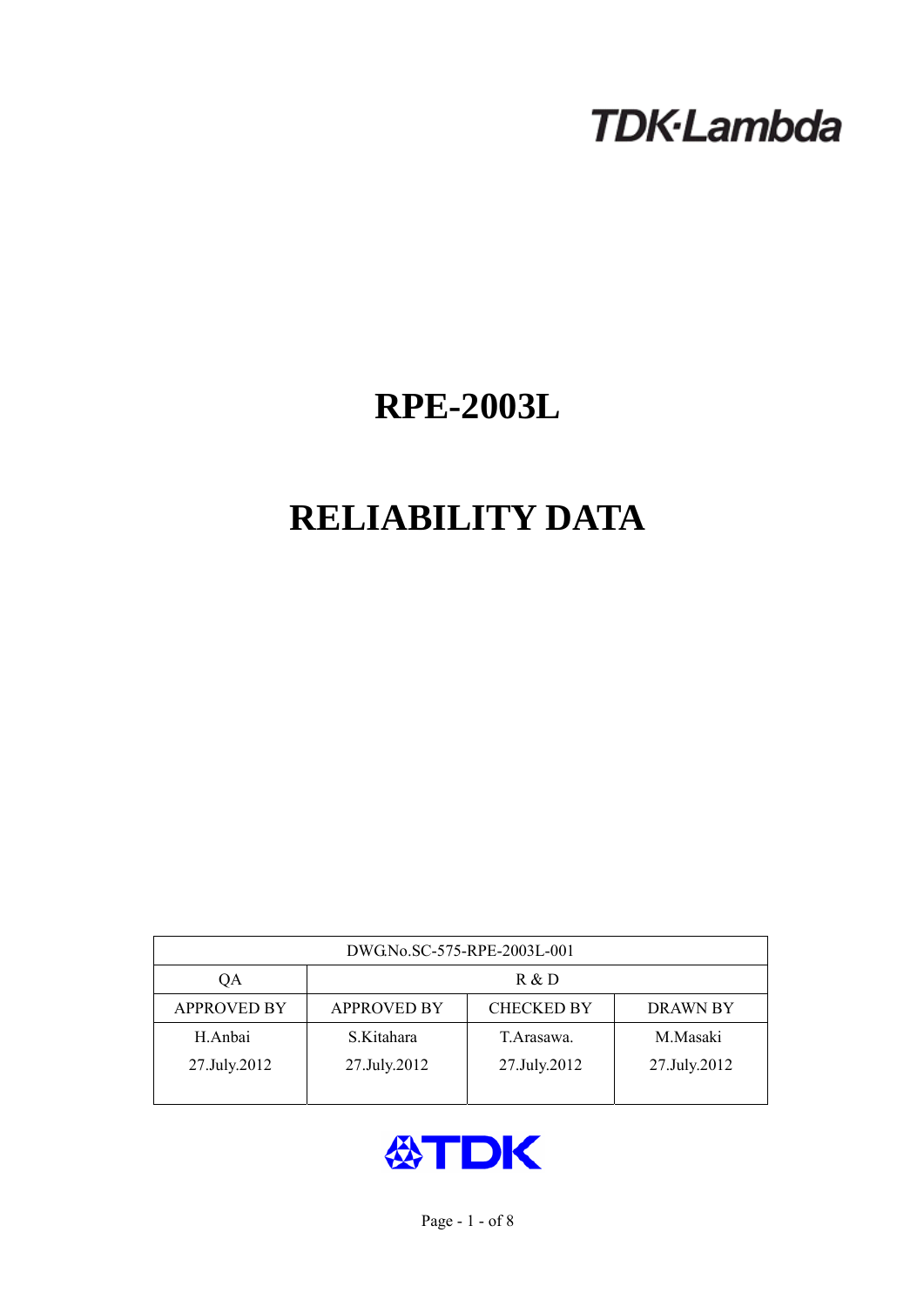## INDEX

|                                     | Page   |
|-------------------------------------|--------|
| 1. Calculated Values of MTBF        | Page-3 |
| 2. Vibration Test                   | Page-4 |
| 3. Heat Cycle Test                  | Page-5 |
| 4. Humidity Test                    | Page-6 |
| 5. High Temperature Resistance Test | Page-7 |
| 6. Low Temperature Storage Test     | Page-8 |

The following data are typical values. As all units have nearly the same characteristics, the data to be considered as ability values.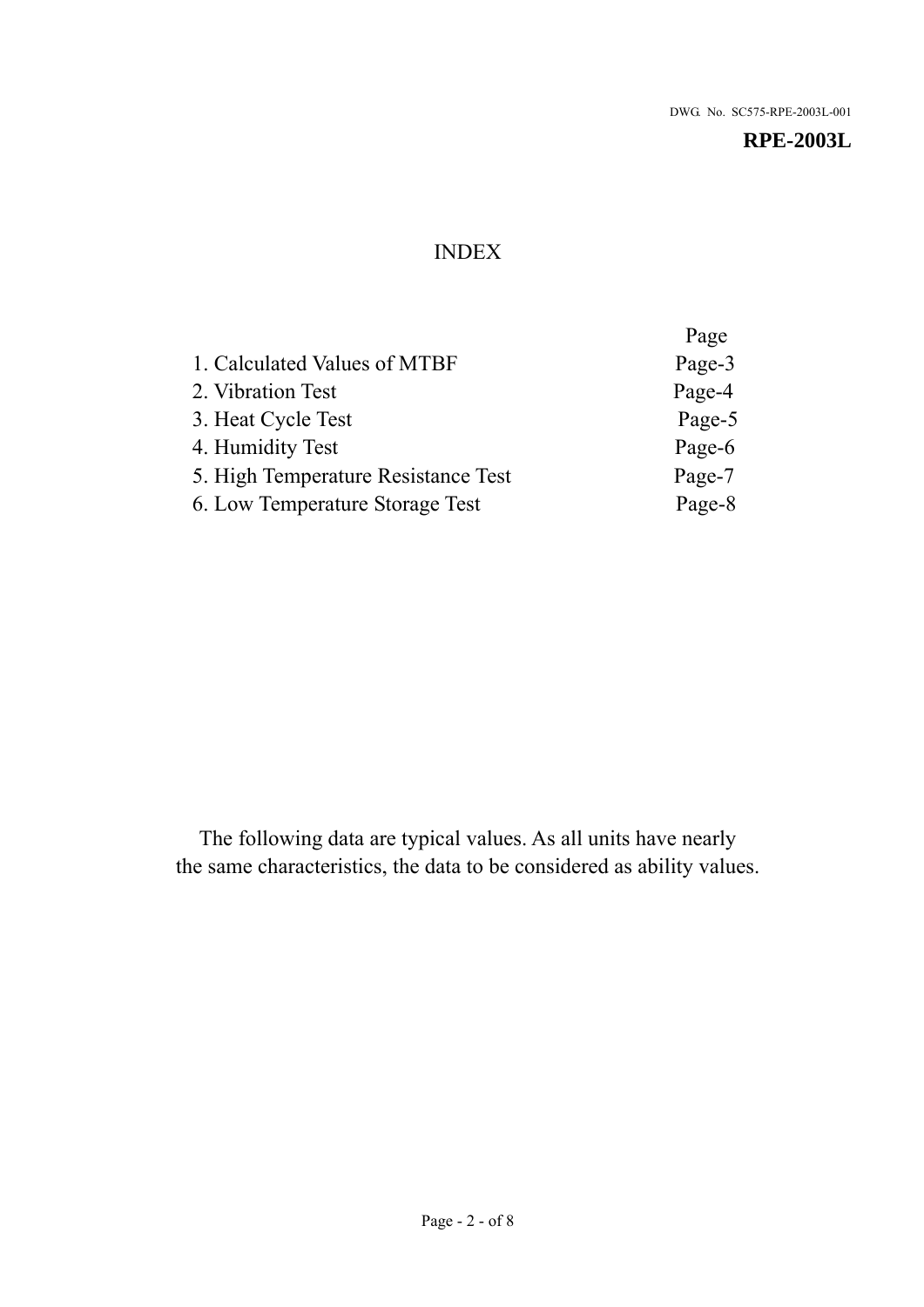1. Calculated Values of MTBF

MODEL:RPE-2003L

(1)Calculating Method

Calculated Based on parts stress Reliability projection of MIL-HDBK-217F NOTICE2.

Individual failure rates  $\lambda$  G is given to each part and MTBF is

Calculated by the count of each part.

$$
MIBF = \frac{1}{\lambda_{\text{expap}}} = \frac{1}{\sum_{i=1}^{n} N_i (\lambda_{\text{G}} \pi_Q)_i} \times 10^6 \text{ (hours)}
$$

| $\lambda$ equip | : Total equipment failure rate (Failure / 106 Hours)            |
|-----------------|-----------------------------------------------------------------|
| $\lambda$ G     | : Generic failure rate for the <i>i</i> th generic part         |
|                 | (Failure/ 106 Hours)                                            |
| Ni              | : Quantity of i th generic part                                 |
| N               | : Number of different generic part categories                   |
| $\pi Q$         | : Generic quality factor for the i th generic part( $\pi Q=1$ ) |

### (2)MTBF Values

GF: Ground, Fixed

### $MTBF = 46,253,469$  (Hours)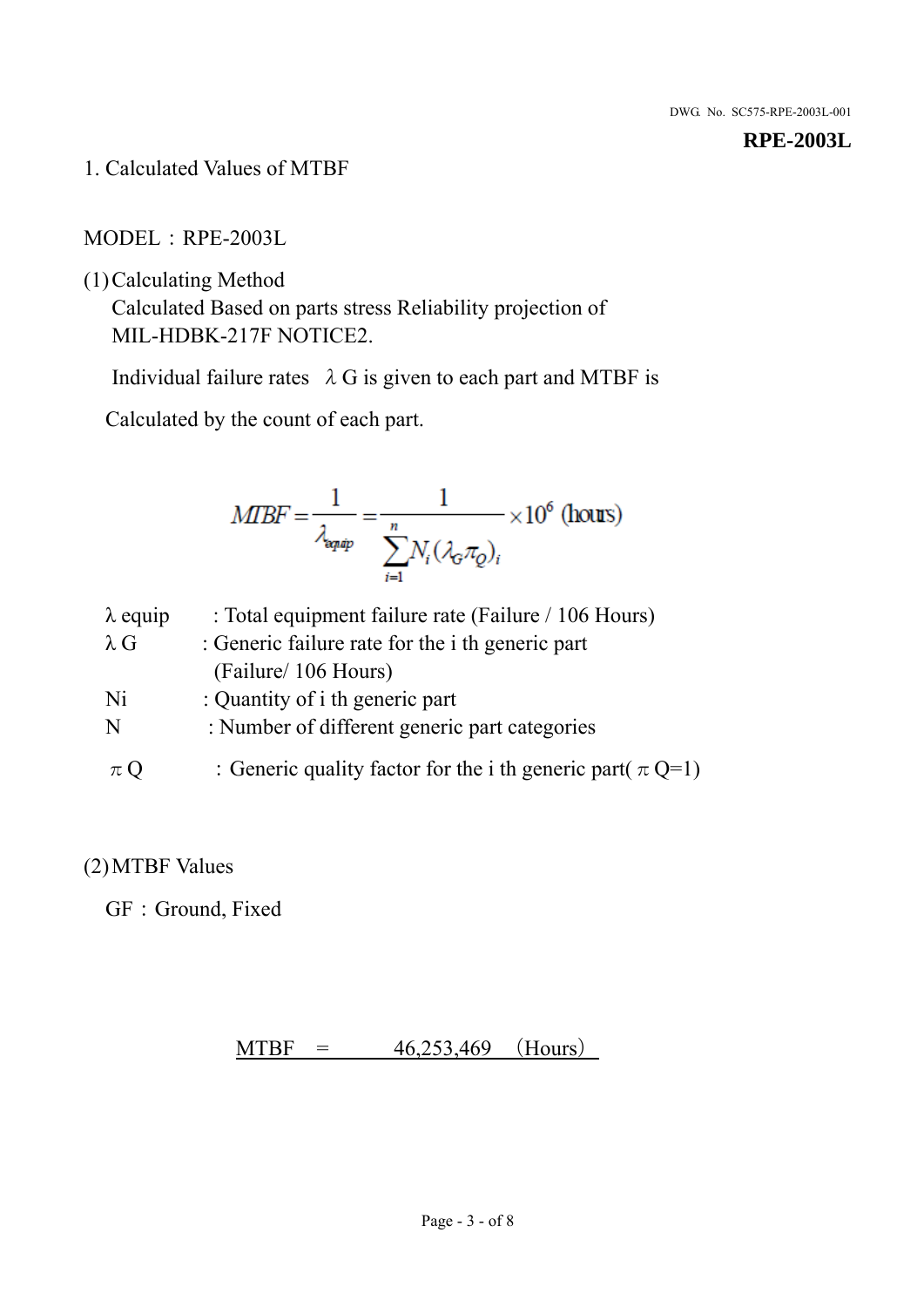#### 2. Vibration Test

#### MODEL: RPE-2003L(Representation Product : RPE-2010R)

- (1)Vibration Test Class Frequency Variable Endurance Test
- (2)Equipment Used Controller VS-1000-6, Vibrator 905-FN (IMV CORP.)
- (3)The Number of D.U.T (Device Under Test) 6 units
- (4) Test Conditions Frequency : 10~55Hz Amplitude : 1.5mm,Sweep for 1 min. Dimension and times : X,Y and Z Directions for 2 hours each.
- (5)The Method Fix the D.U.T on the fitting-stage
- (6)Test Results PASS

| Check item                        | Spec.                                |                   | <b>Before Test</b> | After Test      |
|-----------------------------------|--------------------------------------|-------------------|--------------------|-----------------|
| Attenuation(dB)                   | Differential Mode: 25dB min.         |                   | 38.78              | 38.55           |
|                                   |                                      | 30 MHz            | 53.11              | 52.66           |
|                                   | Common Mode: 25dB min.               | 5 MHz             | 36.35              | 36.07           |
|                                   |                                      | 20 MHz            | 63.21              | 62.52           |
| Leakage Current (mA)              | $0.5mA$ max. $(250V, 60Hz)$          | Line1             | 0.24               | 0.24            |
|                                   |                                      | Line <sub>2</sub> | 0.24               | 0.24            |
| DC Resistance (m $\Omega$ )       | $m\Omega$<br>30<br>max.              |                   | 9.37               | 9.35            |
| <b>Test Voltage</b>               | $L-L$ : 1768Vdc 60sec.               |                   | <b>OK</b>          | <b>OK</b>       |
|                                   | $L-E$ : 1500Vdc 60sec.               |                   |                    |                 |
| Isolation Resistance( $M\Omega$ ) | 100<br>$M\Omega$ min.(500Vdc 60sec.) |                   | $6.04 \times E5$   | $5.76\times E5$ |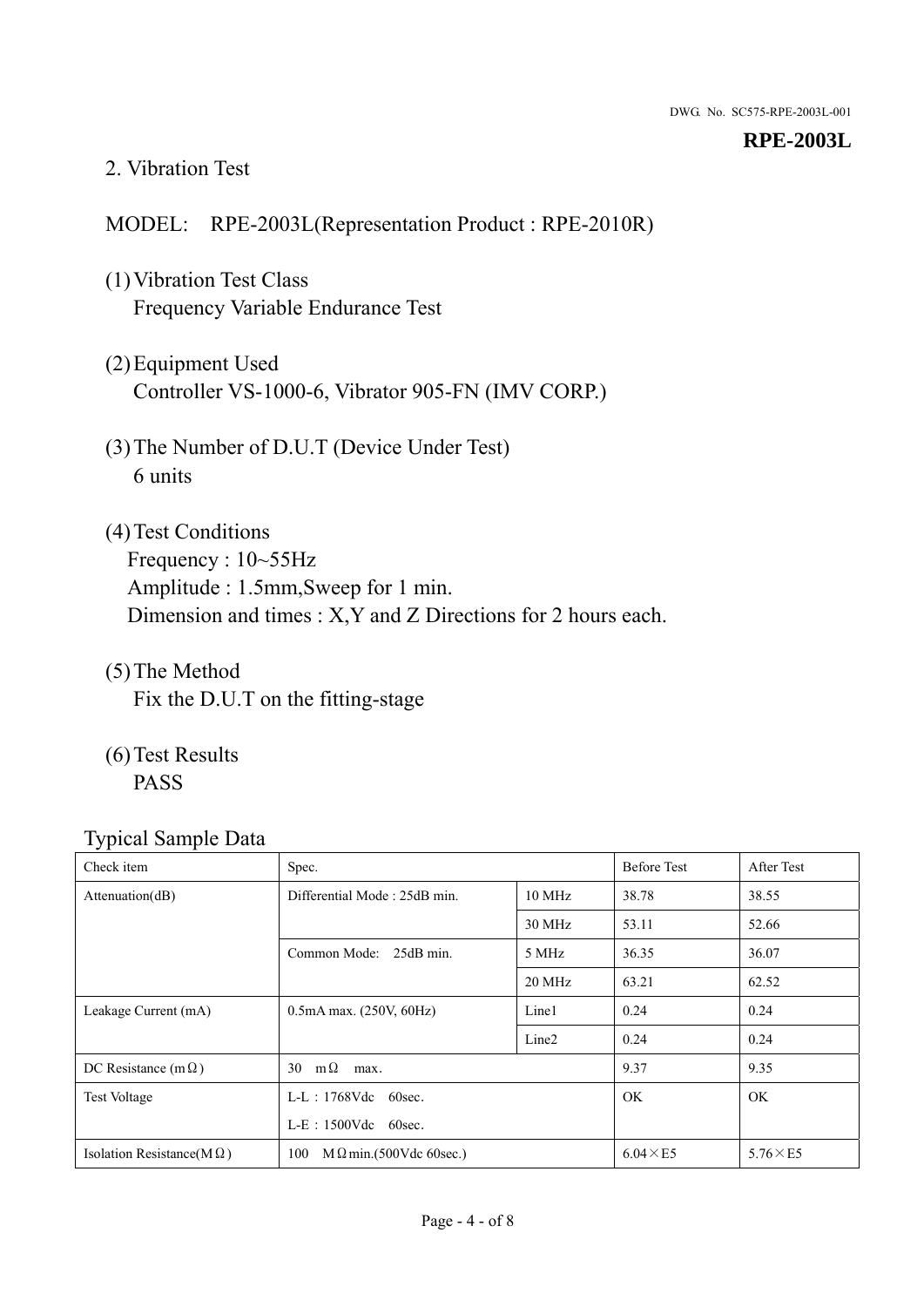#### 3. Heat Cycle Test

#### MODEL: RPE-2003L (Representation Product : RPE-2010R)

## (1)Equipment Used TEMPERATURE CHAMBER TSA-71H-W (ESPEC CORP.)

- (2)The Number of D.U.T (Device Under Test) 6 units
- 1 cycle (3)Test Conditions 30<sub>min</sub>  $+85^{\circ}$ C 3min. Ambient Temperature : -25~+85℃ Test Cycles: 100 cycles  $-25^{\circ}$ C 30min.

(4)The Method

Before the test check if there is no abnormal characteristics and put the D.U.T in the testing chamber. Then test it in the above cycles, After the test is completed leave it for 1 hour at room temperature and check it if there is no abnormal each characteristics.

#### (5)Test Results PASS

| ┙┸<br>$\mathbf{I}$<br>Check item  | Spec.                                  |                   | <b>Before Test</b> | After Test      |
|-----------------------------------|----------------------------------------|-------------------|--------------------|-----------------|
| Attention(dB)                     | Differential Mode: 25dB min.<br>10 MHz |                   | 38.82              | 38.66           |
|                                   |                                        | 30 MHz            | 53.20              | 52.99           |
|                                   | Common Mode: 25dB min.                 | 5MHz              | 36.34              | 35.99           |
|                                   |                                        | 20 MHz            | 60.39              | 60.47           |
| Leakage Current (mA)              | $0/5$ mA max. (250V, 60Hz)             | Line1             | 0.24               | 0.24            |
|                                   |                                        | Line <sub>2</sub> | 0.24               | 0.24            |
| DC Resistance (m $\Omega$ )       | $m\Omega$<br>30<br>max.                |                   | 9.30               | 9.30            |
| <b>Test Voltage</b>               | $L-L$ : 1768Vdc 60sec.                 |                   | OK.                | OK.             |
|                                   | $L-E$ : 1500Vdc 60sec.                 |                   |                    |                 |
| Isolation Resistance(M $\Omega$ ) | 100<br>$M\Omega$ min.(500Vdc 60sec.)   |                   | $5.32\times E5$    | $5.17\times E5$ |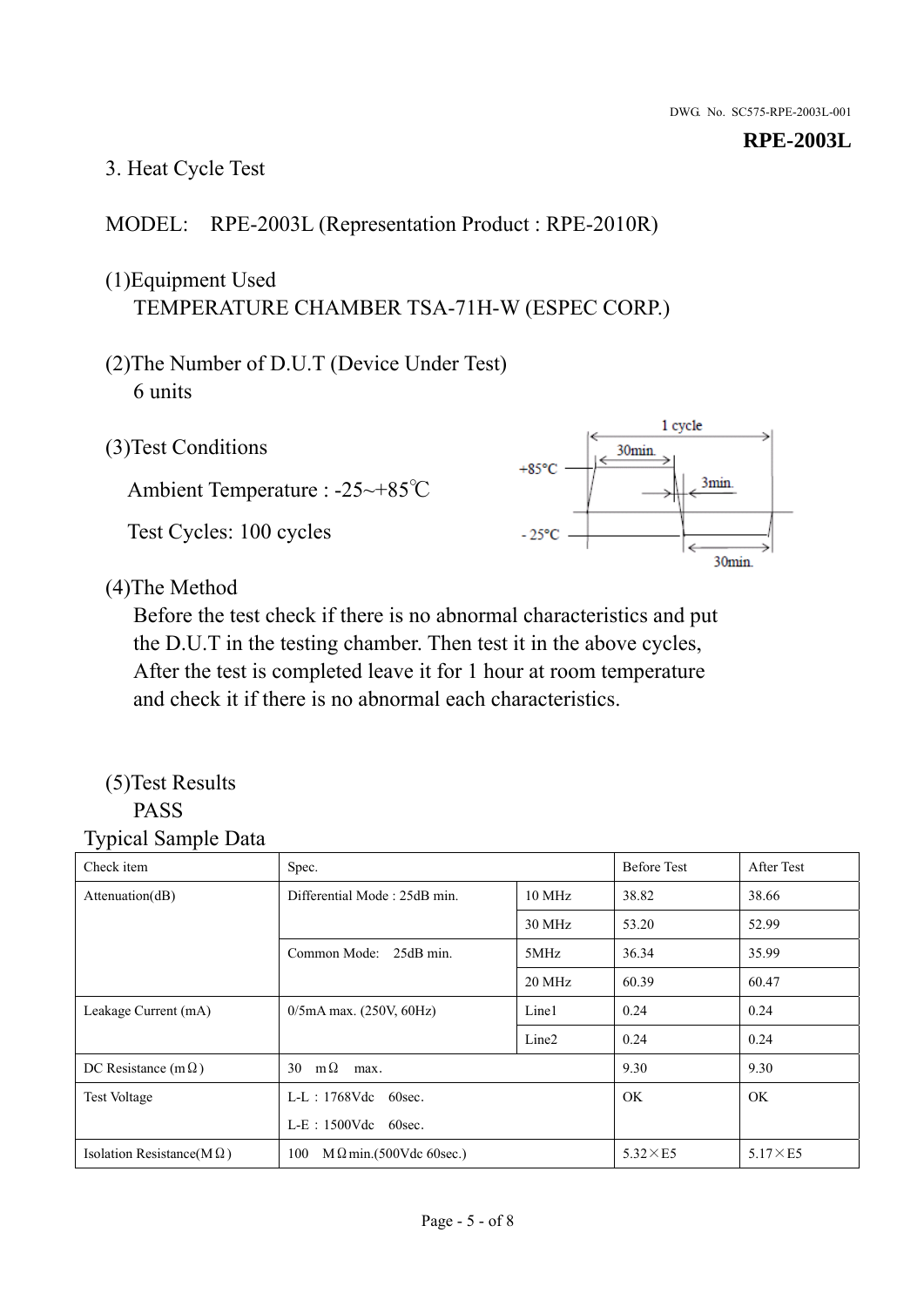#### 4. Humidity Test

#### MODEL: RPE-2003L (Representation Product : RPE-2010R)

## (1)Equipment Used TEMP. & HUMID. CHAMBER PR-4KT (ESPEC CORP.)

- (2)The Number of D.U.T (Device Under Test) 6 units
- (3)Test Conditions

Ambient Temperature : +40℃

Test Times: 500 hours Ambient Humidity: 90~95%RH No Dewdrop

#### (4)The Method

Before the test check if there is no abnormal characteristics and put the D.U.T in the testing chamber. Then test it in the above conditions. After the test is completed leave it for 1 hour at room temperature and check it if there is no abnormal each characteristics.

## (5)Test Results

## PASS

| ັ່<br>л.<br>Check item            | Spec.                                  |                   | <b>Before Test</b> | After Test      |
|-----------------------------------|----------------------------------------|-------------------|--------------------|-----------------|
| Attenuation(dB)                   | Differential Mode: 25dB min.<br>10 MHz |                   | 39.49              | 39.52           |
|                                   |                                        | 30 MHz            | 52.90              | 53.08           |
|                                   | Common Mode: 25dB min.                 | 5Hz               | 36.58              | 36.81           |
|                                   |                                        | 20 MHz            | 61.90              | 61.53           |
| Leakage Current (mA)              | $0.5mA$ max. $(250V, 60Hz)$            | Line1             | 0.25               | 0.25            |
|                                   |                                        | Line <sub>2</sub> | 0.24               | 0.24            |
| DC Resistance (m $\Omega$ )       | $30m\Omega$<br>max.                    |                   | 9.18               | 9.10            |
| <b>Test Voltage</b>               | $L-L$ : 1768Vdc 60sec.                 |                   | OK.                | OK.             |
|                                   | $L-E$ : 1500Vdc 60sec.                 |                   |                    |                 |
| Isolation Resistance(M $\Omega$ ) | $M \Omega$ min.(500Vdc 60sec.)<br>100  |                   | $5.66\times E5$    | $5.75\times E5$ |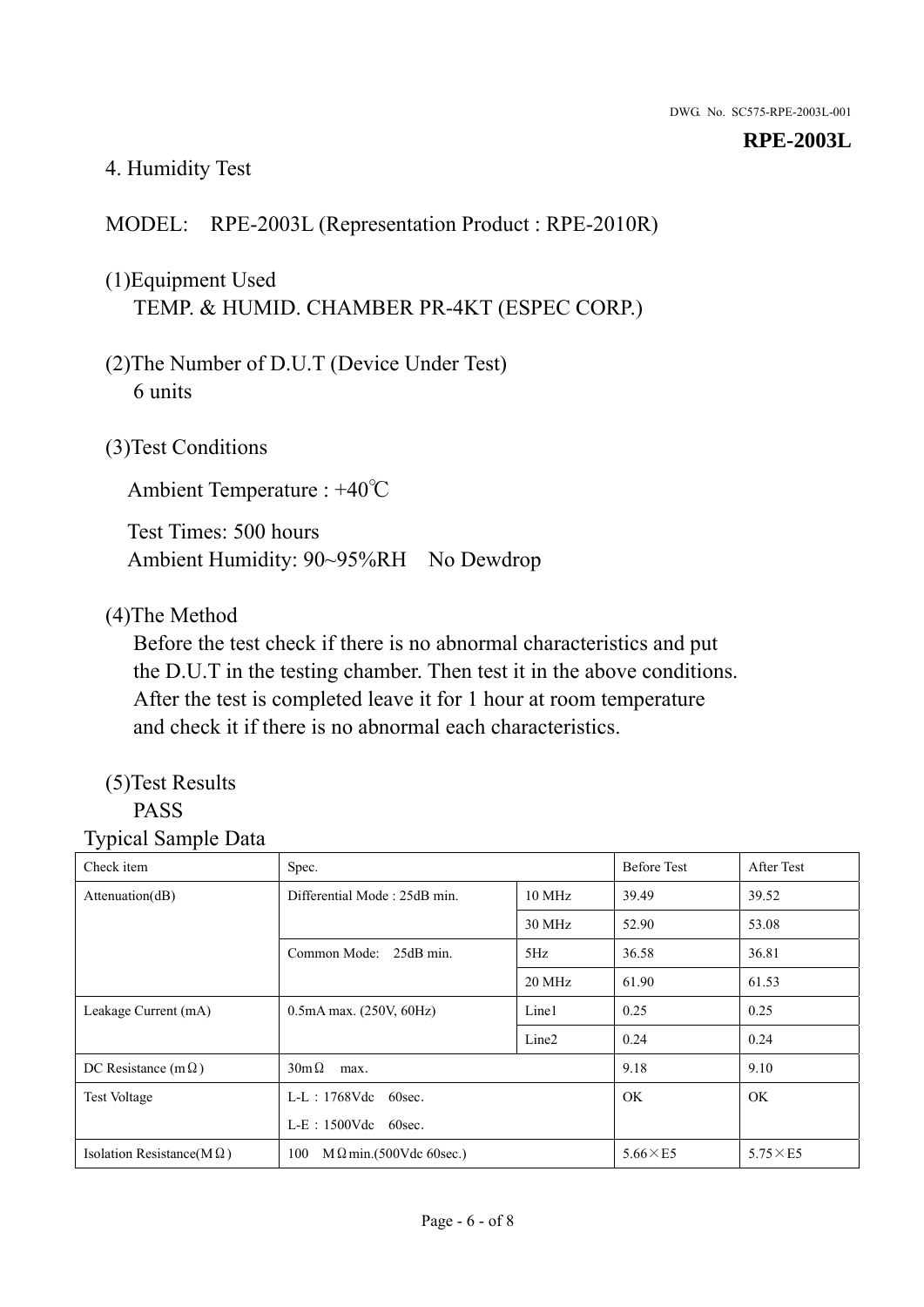#### 5. High Temperature Resistance Test

#### MODEL: RPE-2003L (Representation Product : RPE-2010R)

## (1)Equipment Used TEMPERATURE CHAMBER PHH-300 (ESPEC CORP.)

- (2)The Number of D.U.T (Device Under Test) 6 units
- (3)Test Conditions

Ambient Temperature : +55℃

Test Times: 500 hours Operating: DC 10A

#### (4)The Method

Before the test check if there is no abnormal characteristics and put the D.U.T in the testing chamber. Then test it in the above conditions. After the test is completed leave it for 1 hour at room temperature and check it if there is no abnormal each characteristics.

## (5)Test Results

## PASS

| ັ່<br>л.<br>Check item            | Spec.                                  |                   | <b>Before Test</b> | After Test      |
|-----------------------------------|----------------------------------------|-------------------|--------------------|-----------------|
| Attenuation(dB)                   | Differential Mode: 25dB min.<br>10 MHz |                   | 39.38              | 39.08           |
|                                   |                                        | 30 MHz            | 53.52              | 53.99           |
|                                   | Common Mode: 25dB min.                 | 5MHz              | 36.41              | 36.48           |
|                                   |                                        | 20 MHz            | 61.94              | 61.26           |
| Leakage Current (mA)              | $0.5mA$ max. $(250V, 60Hz)$            | Line1             | 0.24               | 0.24            |
|                                   |                                        | Line <sub>2</sub> | 0.24               | 0.24            |
| DC Resistance (m $\Omega$ )       | $30m\Omega$<br>max.                    |                   | 9.35               | 9.20            |
| <b>Test Voltage</b>               | $L-L$ : 1768Vdc 60sec.                 |                   | OK.                | OK.             |
|                                   | L-E: 1500Vdc 60sec.                    |                   |                    |                 |
| Isolation Resistance(M $\Omega$ ) | $M \Omega$ min.(500Vdc 60sec.)<br>100  |                   | $5.45\times E5$    | $5.33\times E5$ |